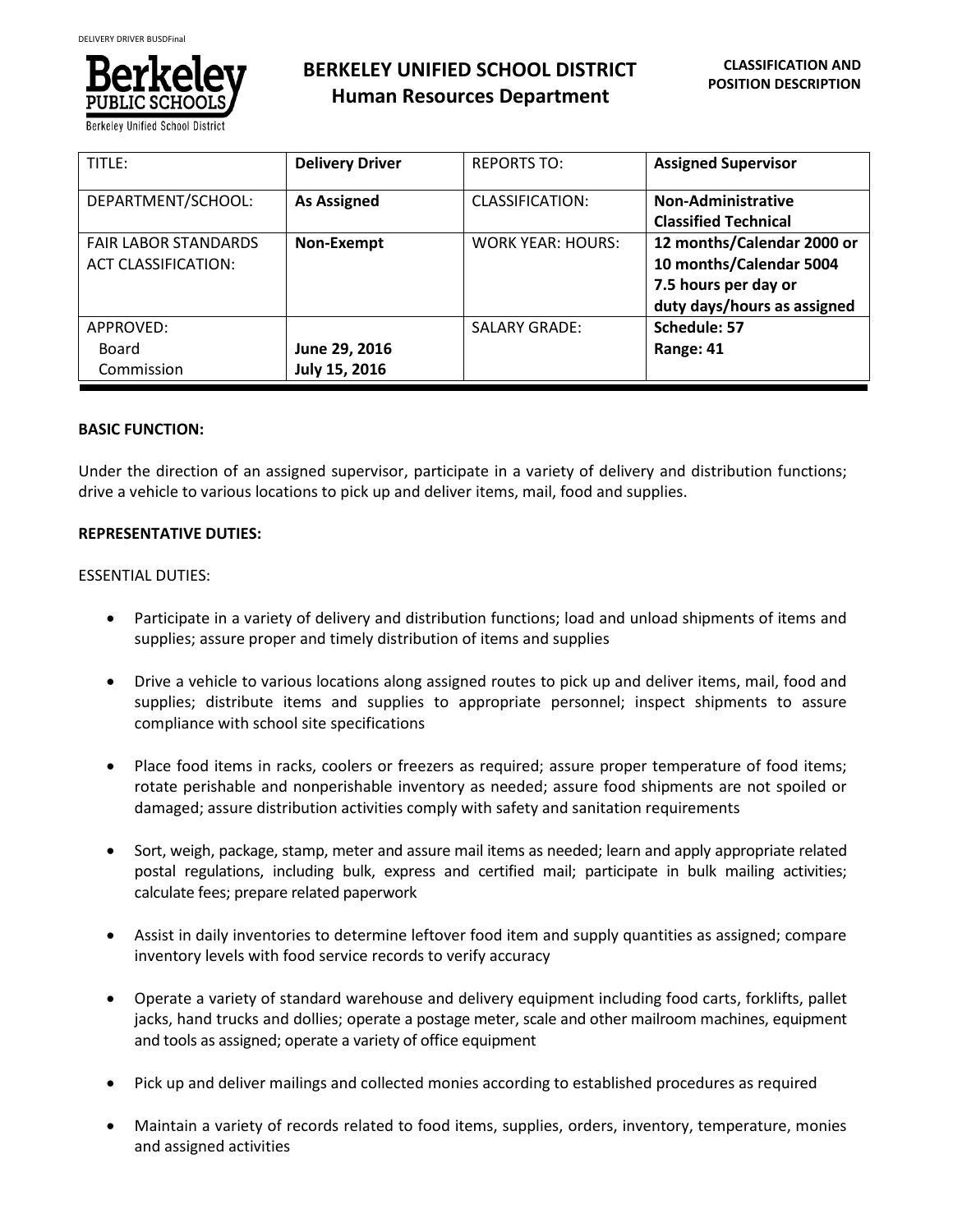- Communicate with personnel and various outside agencies to exchange information, coordinate activities and resolve issues or concerns
- Maintain stock, vehicles and warehouse in a safe, clean and orderly condition; maintain mailroom equipment and arrange for repairs as necessary
- Perform periodic vehicle safety inspections; check and replenish air and fluid levels as appropriate OTHER DUTIES:

Perform related duties as assigned

#### **KNOWLEDGE AND ABILITIES:**

#### KNOWLEDGE OF:

Methods, practices, procedures and terminology used in warehouse, distribution and delivery operations Traffic laws, defensive driving techniques and rules of the road Proper loading and unloading of trucks Operation of a truck, forklift, pallet jack, dolly, hand truck and other warehouse equipment Sanitation and safety practices related to handling and transporting food Storage and rotation of perishable foods Oral and written communication skills Interpersonal skills using tact, patience and courtesy Inventory practices and procedures Record-keeping techniques Proper lifting techniques Health and safety regulations Mathematical calculations ABILITY TO: Operate a truck, forklift, pallet jack, dolly, hand truck and other warehouse equipment Oversee and participate in a variety of service distribution functions

Drive a vehicle to various locations to pick up and deliver items and supplies

Load and unload shipments of items and supplies

- Follow and assure compliance with health and sanitation requirements
- Conduct daily inventories and order appropriate supplies
- Assure proper temperature of food items
- Observe legal and defensive driving practices
- Communicate effectively both orally and in writing
- Meet schedules and time lines
- Establish and maintain cooperative and effective working relationships with others
- Add, subtract, multiply and divide quickly and accurately
- Work independently with little direction
- Maintain various records related to work performed
- Observe health and safety regulations

### **EDUCATION AND EXPERIENCE:**

Any combination equivalent to: graduation from high school and one year experience delivering supplies in a warehouse environment